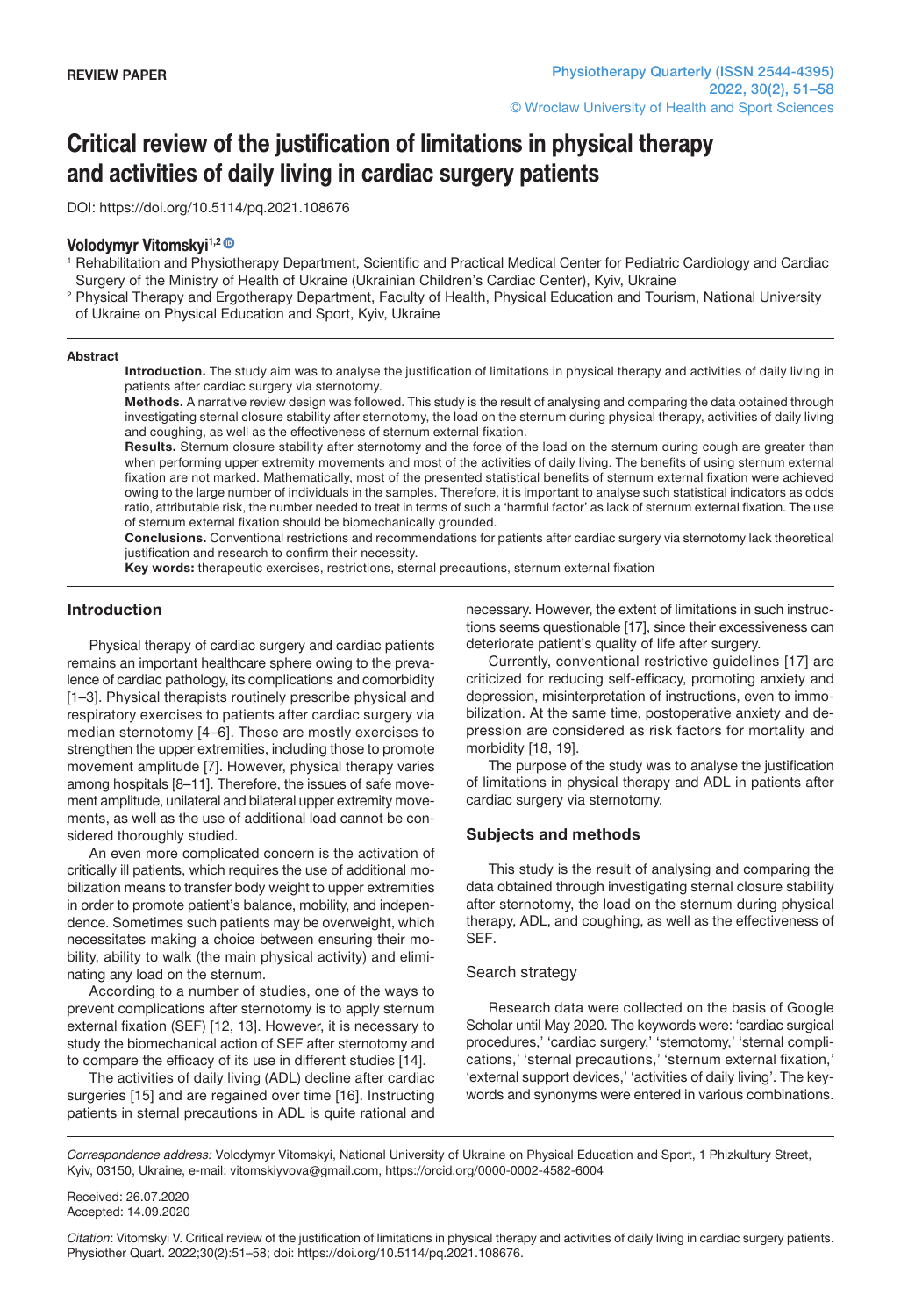## **Ethical approval**

The conducted research is not related to either human or animal use.

## **Results**

Patients after median sternotomy regularly receive precautions about shoulder movements and upper extremity activity [7, 20]. Although upper extremity movements and activities are believed to lead to dehiscence, the exact benefits of sternal precautions may be questionable, especially from a biomechanical perspective [20, 21].

To start with, let us consider the results of the research on the stability of sternal closure after sternotomy.

A mechanical analysis confirmed that sternal dehiscence could occur under physiological loads and that improved sternal stability might be readily achieved through mechanical reinforcement near the xiphoid [22]. Besides, it is noted that a 2.0-mm displacement in the lateral direction is caused by the least force (220 N on the average); in the anterior-posterior directions – 263 N; and in the rostral-caudal directions – by the largest force (325 N). The lower end of the sternum is more disposed to displacements, caused by wires cutting through the bone. Simulated Valsalva force causes the biggest displacements in the lateral direction – more than 2 mm.

Similar results were presented in a survey by Cheng et al. [23], where the mean values of sternum cut comprised 0.012 mm/N for No. 5 stainless steel wire.

At the same time, better stability was discovered [22] in male cadavers, which indicates a possibility of different limitations in physical therapy and ADL in males and females, or in physically active people (having stronger bone tissue) and those with weak bone tissue of the sternum. In general, this difference correlates with the tendency for males to have bigger weight, which hypothetically implies the same safety of closure, taking into account body weight, which will be transferred to upper extremities after surgery during mobilization. The exception to this trend is people with weak bone tissue and overweight.

One of the studies [24] has put forward a hypothesis similar to the one of ours. The indicator of tolerated force exerted on sternal dehiscence can be the load that occurs during cough, since during wound healing the patient coughs a lot to clear the lungs of sputum.

It should be noted that cough is a complex, energetic, and rapid process [25].

An analysis of the force imposed on the sternum when coughing revealed that with a normal cough this force constituted 555.3 N (56 kg), whereas the force of maximal cough reached 1666 N (168 kg) [26]. Similar studies [27–29] showed that, in accordance with Laplace's law, forces imposed on the sternum ranged from 160 N to 400 N during breathing and from 550 N to 1650 N during coughing.

A comparison of Valsalva forces during cough and weightlifting activities revealed the advantage of the former, even compared with lifting 40 pounds (nearly 18 kg) [12]. Therefore, the stability of the sternum closure after cardiac surgery is significantly greater than is implied by the recommendation not to lift more than 4–6 pounds.

Concerning the influence of unilateral or bilateral upper extremity movements, with or without additional loading, these characteristics are known to affect equally the extent of sternal dehiscence in patients with chronic sternal instability after cardiac surgery. It is also recognized that in this group of patients unilateral movements are associated with a higher pain level [30].

On the other hand, studying the acceleration of the skin overlying the sternum among healthy people confirmed that heavier objects caused more sternal skin stress when they were lifted from countertop to shelf, whereas transfer techniques (sit-to-stand and supine-to-sit) as taught by therapists caused less sternal skin stress than those chosen by the patient (that allow pushing up on the hands). However, the authors note that although sternal precautions may be based on the studied indicators, the large variation in the indicators does not allow to prohibit certain activities completely [31].

The records also show that pushing up while applying a frontal support (table or walker) induced the same level of chest expansion as that during sit-to-stand transition while keeping the arms relaxed [32]. At the same time, activation of the pectoralis major muscle during arm weight bearing is minimal, which suggests that minor force occurs across the sternum [33].

According to another study, the sternum is exposed to compressive mechanical load during flexion, abduction, and lifting of upper extremities; therefore, the sternal skin strain (SSS) values were negative. SSS results were not statistically significantly different at a 90° and 180° flexion (about  $-10.8\%$ ), and were statistically significantly lower at a 180 $^{\circ}$ than at a 90° abduction. The highest results were revealed for extension and for pushing up from the chair, though SSS values were both positive and negative. Either no or little relationship between rhomboid strength and SSS was established. An increase of weight for lifting overhead with the dominant arm led to SSS dynamics, however in the negative direction (from −3.6% to −6.8%) [21].

Ultrasound findings demonstrate a small magnitude of motion at the sternal edges after median sternotomy and conventional stainless steel wire closure when completing upper extremity and trunk tasks by cardiac surgery patients during 3 postoperative months. However, coughing caused a significant increase in the separation of the sternal edges in the lateral direction compared with rest and other tasks during the entire follow-up period. Interestingly, only 7% of the participants presented radiological sternal union 3 months after cardiac surgery [16].

By using a digital dynamometer, it was found that performing 6 of the 19 tasks of upper extremity ADL (lifting, pushing, or pulling) generated a peak force of less than 10 pounds, whereas this force exceeded 20 pounds for 5 tasks performed with a preferred speed. Therefore, peak force decreased from 8% to 61% in most of the tasks performed at a slow speed (except 1) [34]. Most tasks with instrumental ADL require peak force of less than 10 pounds. The reduction of the speed of task performance lowers the peak force [35]. When using a walker, the self-selected arm force was greater than 10 pounds (11.7–19.0 pounds) for all functional mobility tasks [33].

The comparison of the sternal closure stability, the forces produced by coughing, and the load on the sternum during upper extremity activities enables to conclude that conventional limitations in upper extremity and ADL activities are excessive.

Similar comparisons are presented by Balachandran et al. [36]: coughing increases intrathoracic pressures (up to 300 mm Hg) and thus imposes excessive strain to the median sternotomy. Anecdotal reports, however, suggest that the risk of developing sternal instability increases with the failure to comply with the limitations of upper extremity and trunk activity.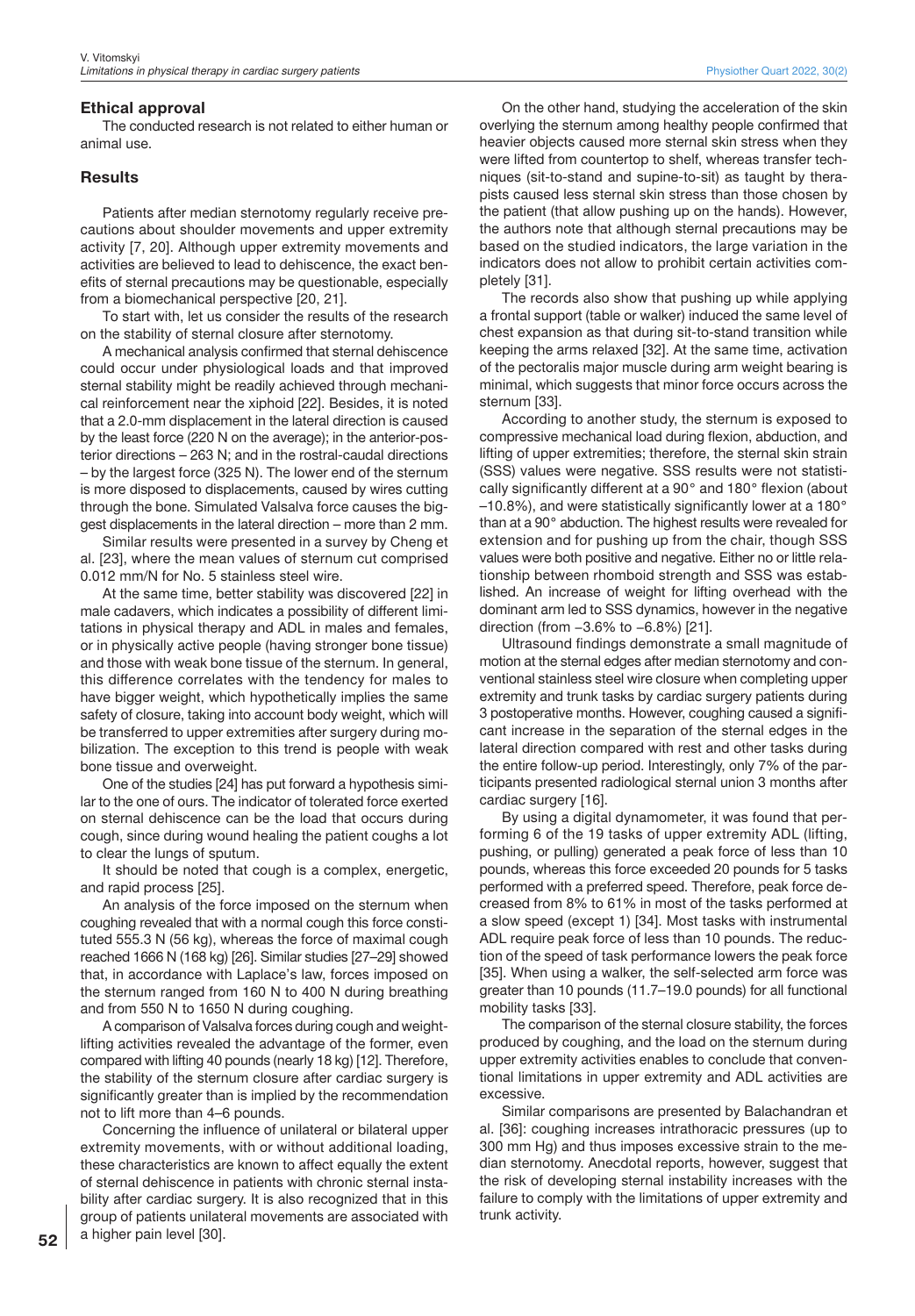| Studies                  | Groups                                                                 | Superficial wound<br>infection $(\%)$ | Deep sternal<br>complications (%) | Sternal wound<br>dehiscence (%) |
|--------------------------|------------------------------------------------------------------------|---------------------------------------|-----------------------------------|---------------------------------|
| Gorlitzer et al. [13]    | Vest group – no vest group                                             | $0.6$ vs. $1.3$                       | $0$ vs. $1$                       | $0$ vs. $0.4$                   |
| Celik et al. [12]        | No SEF: COPD - no COPD                                                 | $1.2$ vs. $0.2$                       | 4.9 vs. 0.4                       | $1.8$ vs. $0.6$                 |
|                          | COPD: vest group – no vest group                                       | $0$ vs. $2.5$                         | $0$ vs. $6.6$<br>$(p = 0.009)$    | 1 vs. 2.5                       |
| Naismith and Street [52] | Cardibra – regular bra<br>(female patients with bra cup size $\geq$ C) | $0$ vs. $0$                           | $0$ vs. $0$                       | $0$ vs. $0$                     |
| Gorlitzer et al. [45]    | Thorax vest - chest elastic bandage                                    | $0.61$ vs. 1.11<br>$(p = 0.42)$       | $0$ vs. $1.99$<br>$(p = 0.0001)$  | $0$ vs. $0.77$<br>$(p = 0.046)$ |
| Gorlitzer et al. [46]    | Thorax vest – chest elastic bandage                                    | 1.55 vs. 1.09<br>$(p = 0.388)$        | 1.04 vs. 2.27<br>$(p = 0.017)$    |                                 |

| Table 1. The main results of studying the effectiveness of sternum external fixation |  |
|--------------------------------------------------------------------------------------|--|
|--------------------------------------------------------------------------------------|--|

SEF – sternum external fixation, COPD – chronic obstructive pulmonary disease

Sleeping on side is one of the conventional limitations after median sternotomy. However, an analysis of the relationship between lateral position change and sternal complications did not confirm the statistical significance and critical importance of such a relationship [37]. At the same time, lying on side can be used quite often (up to 50%) in physical therapy [9].

The application of SEF is one of the conventional recommendations for the postoperative period.

However, the difference in superficial wound infection (SWI), deep sternal complications (DSC), and sternal wound dehiscence (SWD) among the intervention groups analysed in the survey comprises on average 1% (Table 1), which seems clinically insignificant, despite the presented statistically significant differences in some indicators. Such an advantage cannot be objectively assessed as SEF effect, as there are a number of factors that influence the risk of complications [38–44], the absence of SEF not being among them.

At the same time, if we compare the results of the studies, we can find some common factors and inconsistencies emphasizing the possibility of other factors' impact on the occurrence of complications.

According to a study by Celik et al. [12], the number of SWI, DSC, and SWD among patients without chronic obstructive pulmonary disease (COPD) and SEF was very insignificant. The number of SWI and DSC was smaller than in a similar group described by Gorlitzer et al. [13]. At the same time, in the study by Celik et al. [12], the complication rate among the patients without COPD and SEF was very close to and sometimes even lower than the one in the groups with SEF (vest and bandage) presented in other studies [13, 45, 46]. Celik et al. [12] also draw attention to the increase in the number of complications among patients with COPD and without SEF in a prospective analysis as compared with the patients in a retrospective analysis: SWI – from 1.2% to 2.5% (i.e. twice higher), DSC – from 4.9% to 6.6% (by 35%), SWD – from 1.8% to 2.5% (by 39%).

The study by Gorlitzer et al. [13] revealed that DSC percentage in the no vest group was lower than in the group where chest elastic bandage was used [45, 46], and was similar to the result of the thorax vest group in one of the studies [46]. An analogous situation was with SWI indicators: SWI percentage in the no vest group [13] was close to the one in the chest elastic bandage group [45, 46], and was slightly lower than the results of the thorax vest group in one of the studies [46].

Besides, most SWI, DSC, and SWD events occurred during the hospital stay, which questions the benefit of a 6-week use of SEF.

The presence of advertising in the studies by Gorlitzer et al. and duplicates of their works with almost the same authors [13, 47] make the results even more doubtful.

Interesting is the approach to measuring the total number of complications when comparing the groups with and without SEF, although the causes of SWI, DSC, and SWD are slightly different [48]. This emphasizes, to some extent, the authors' desire to find the benefits of SEF.

Besides, a fairly long follow-up period (up to 1.5–6 months) increases the number of factors that could affect infecting and dehiscence, as there was no continuous follow-up of the patients. Such factors include wound care, peculiarities of physical activity, and physical exercises (including sexual activity).

Among the surveys analysing the benefits of using SEF, special attention is drawn to a survey by Tewarie et al. [49]. This study compared the impact of an SEF corset and a standard elastic thorax bandage on the prevention of sternal instability and mediastinitis in high-risk patients (in particular, a large number of patients had COPD, diabetes, body mass index > 30). The prevalence of wound infection and sternal dehiscence was lower in the corset group. The authors note that the hospital stay in the intervention group was shorter. The ventilation time, however, was also relatively longer in the control group (bandage) [49], which is a risk factor for wound infection [22, 38].

The use of SEF, similar to that presented by Tewarie et al. [49], as compared with applying a conventional bandage, also showed better results among females [50]. According to this survey, sternal wound infection occurred in 7% of patients in the intervention group vs. 17.6% in the control group (bandage) [50].

It should be noted that in both these studies [49, 50], the percentage of wound infection in control groups is significantly higher than in other surveys [38, 39, 51, 52]. On the other hand, both studies [49, 50] mentioned the name of the external fixation, which, along with the marketing description in the articles, raises a question whether it was research or advertisement.

A systematic review [53], however, did not take into account the fact of advertising in most studies.

The detailed study of preoperative, intraoperative, and postoperative strategies reducing deep sternal wound infec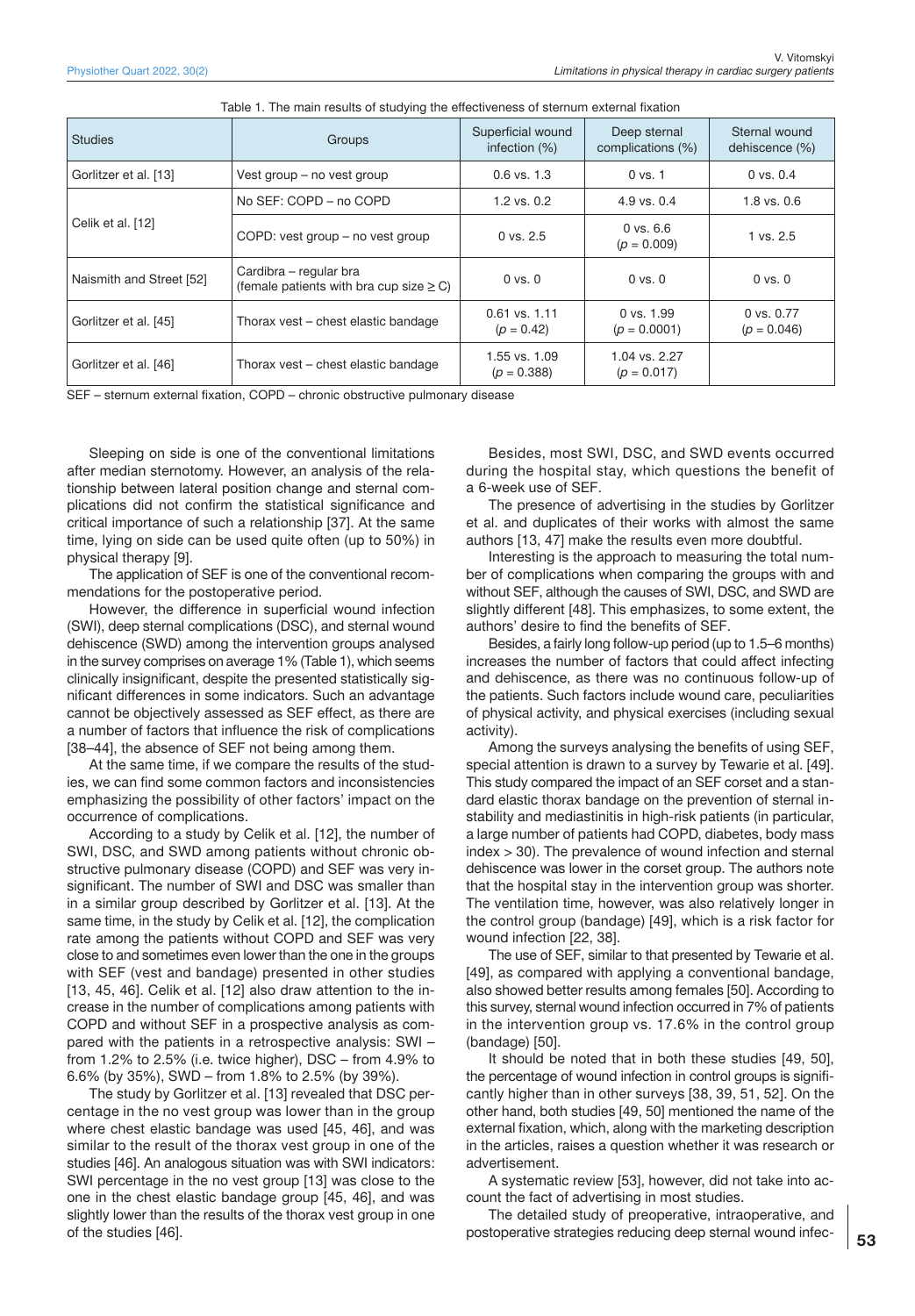tion did not consider SEF as a strategy or factor for sternal stability at all [38, 54].

Another survey included antibiotic prophylaxis with a firstgeneration cephalosporin for at least 24 hours, application of local gentamicin before chest closure, sternal closure with figure-of-eight steel wires, and SEF as deep sternal wound infection prevention measures [55].

Concerning wound infection, the excerpt below recommending a patient to wear a vest after cardiac surgery via median sternotomy states the following: 'If any part of the wound is a little open or suppurates/drains yellowish/transparent liquid or a drop of blood, do not panic, it is normal' [56]. The document recommends conventional and individual treatment of the wound presenting the abovementioned signs without consulting a doctor. Such strategy may affect the incidence of wound infection.

Since the use of SEF in the reviewed studies (Table 1) was analysed in terms of complications and infections, there is a need for a short analysis of their prevalence and causes in cardiac surgery patients.

Wound infection is a serious complication, which can lead to prolonged hospital stays, high treatment costs, and mortality [51]. Problems with wound healing after cardiac surgery via median sternotomy persist in a small but consistent percentage of patients [22, 38, 57]. There is evidence of 0.4–4% of patients having sternal wound infections after cardiac surgery via sternotomy [39, 44, 51].

Considerable studies reported that sternal wound infections developed after 0.97% of 7949 operative procedures involving median sternotomy [58], and coronary artery bypass grafts were performed with a total sternal wound infection rate of 0.47% (44 cases) and a deep sternal wound infection rate of 0.22% [57]. Besides, concomitant infection at other sites with the same organism as that cultured from the sternum was present in 42% of patients [58], which, once again, emphasizes the role of infection and the effectiveness of antibiotic therapy rather than SEF in reducing wound infections.

Most of the literature on sternal closure deals with patient-related factors that contribute to complications [22]. At the same time, predisposing factors for sternal wound infection are multiple, with varied frequencies in different studies [57]. This conclusion may imply a reduced effectiveness of using SEF, since the average differences when comparing the groups were insignificant (Table 1).

Moreover, inadequate mechanical stabilization of the sternum performed by surgeons is undoubtedly an important variable, although difficult to identify and quantitate [23].

#### **Discussion**

The comparison of the data obtained through investigating sternal closure stability after sternotomy, as well as the load on the sternum during ADL and coughing confirms the doubts presented in the literature concerning the effectiveness of restrictive recommendations, routinely given to the patients.

The results of our survey are compliant with the opinion of Cahalin et al. [59] on the need to change the conventional sternal precaution approach for patient-specific sternal precautions focusing on function. Cahalin et al. [59] noted that currently, sternal precautions had several limitations, including that they: have no universally accepted definition; are often based on anecdotal/expert opinion or at best supported by indirect evidence; are mostly applied uniformly for all patients without regard to individual differences; may be overly restrictive and therefore impede ideal recovery.

It is worthwhile to mention the recommendations on sexual life. One of the surveys [56], for instance, recommends to avoid positions that exert strong pressure on the sternum or that require all weight on the upper extremities within the first 6–8 weeks after cardiac surgery. The latter limitation (all weight) increases the extent of criticizing the abovementioned information on the use of SEF, limitations in loading upper extremities, in the use of special transfer techniques (sit-to-stand and supine-to-sit) to prevent complications. Instead, it emphasizes sterility measures, quality of the sternum closure performed by surgeons, sternum condition (the presence of osteoporosis), and other factors increasing the risk of complications after midline sternotomy.

Other studies focused on conventional post-sternotomy limitations showed results similar to ours.

Brocki et al. [60] did not present any evidence to support weight limitation regarding activity if upper arms are kept close to the body and the activity does not cause any pain. In addition to keeping the elbows close to the body during loaded activities and moving not to induce pain as an overload indicator, it is recommended to limit upper extremity stretching, for 10 days only, which is very similar to the healing time of the skin rather than the sternum. It is recommended to put legs down as a counterweight when getting out of bed, and cross the arms ('self-hugging' posture) when coughing. A supportive bra or vest is advised if breast cup is of size D or more, if body mass index is 35 or more, and in cases of frequent cough.

Other studies [7] also consider pain as a criterion for limiting the amplitude of upper extremity activities and exercises.

Studies prove that experts' opinions form the main ground for sternal precautions, since there is no evidence to support specific sternal precaution limit values [31]. The evidence base for sternal precaution protocols has been questioned owing to a paucity of research, unknown effect on patient outcomes, and possible discrepancies in the pattern of use among institutions [20]. However, according to the recent work by Balachandran et al. [16], despite all the existing evidence, patients after cardiac surgery are still recommended to use sternal precautions restricting upper extremity and body movements in order to reduce such complications as dehiscence, instability, infection, and pain.

Research emphasizes significant differences in sternal precautions and physical activity after cardiac surgery [7, 20, 61], drawing attention to the absence of any attempts to reduce the risk of serious sternal complications by forming integrated sternal precautions [61].

Such facts make us suggest that the lack of sternal precaution consistency is not a factor influencing the occurrence of sternal complications; otherwise, this problem would be thoroughly studied. Imposing reasonable load limitation, instead of an excessive one, may be a possible solution of this problem.

It is important to realize that the use of sternal precautions varies significantly among physical therapists [20], let alone cardiologists and cardiac surgeons.

Sternal precautions most commonly applied by physical therapists include wound support, restrictions on lifting and transfers, restrictions on mobility aid use. The main factors determining the practice are 'workplace practices/protocols' and 'clinical experience' [20].

An analysis of physical therapy practice in Australia and New Zealand [62, 63], Canada [11], Greece [9], the United Kingdom [10], and Sweden [8, 64] confirms a great variability of physical therapy treatment and sternal precautions, particularly in bilateral and full active range of motion of upper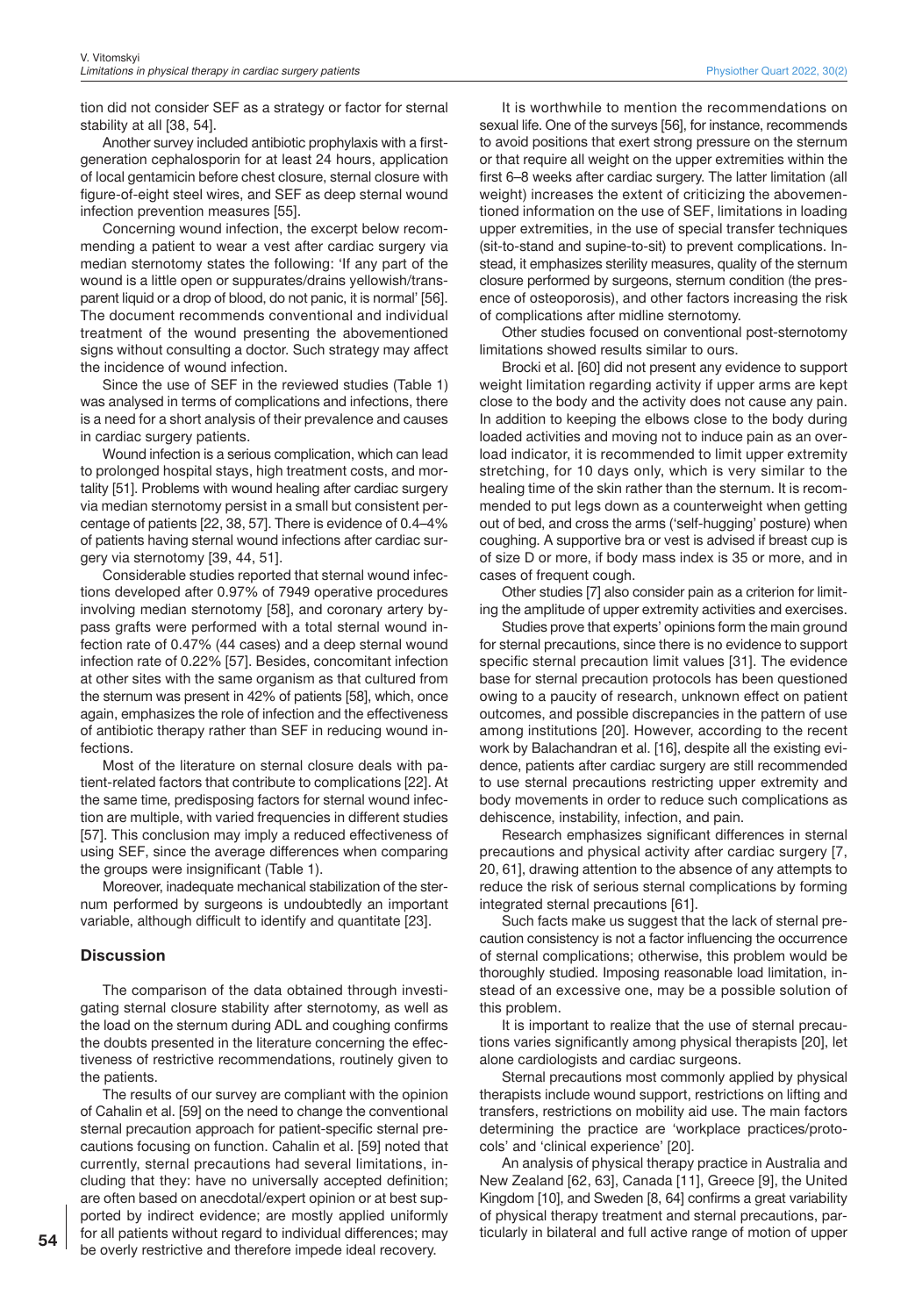extremities, lifting restrictions, weight bearing with upper extremities for mobility, use of gait aid, and the length of restrictions. However, these studies did not include the use of SEF into the list of sternal precautions.

The purpose of some studies analysing SEF effectiveness is highly questionable (research or advertising). One could affirm that there is not enough research since the same authors are involved in several studies. There are duplicate publications varying only in the order of the listed authors.

There are also inconsistencies in the recommendations for the use of SEF. For example, males after cardiac surgery are noted [56] to use a vest that facilitates movements and protects when coughing, whereas females are recommended just to use a bra (sports type, wire-free). This prompts the following question: Why is a sports bra that does not compress the sternum or restrict movements and breathing sufficient for females, but not sufficient for males?

At the same time, there is a need for distinct biomechanical explanations of SEF benefits, with regard to the forces pressing the sternum. The explanations presented in the studies seem insufficient.

If one takes into account the analysed results of the studies focused on sternal closure stability after median sternotomy [22, 23], the forces caused by coughing, and the laws of physics, the importance and role of SEF seem to be absent. If respiratory movements are possible when using SEF, the increase of the chest circumference (CC) is possible as well. Accordingly, the displacement of the sternum edges in the lateral direction when coughing will be also possible. Any SEF is unlikely to respond significantly to a 2-mm CC increase, although a quite high pressure is required to cause a 2-mm separation of the sternum edges [22]. Therefore, all the pressure will be restrained by the surgical closure rather than SEF. Even a greater displacement will not be susceptible to SEF if respiratory movements are not severely restricted. For instance, a 2- and 5-mm increase of CC due to the separation of the sternum edges makes up only 0.25% and 0.6% of 80 cm of CC, and 0.2% and 0.5% of 100 cm of CC.

Moreover, exhalation during cough is fuller than usual; therefore, the SEF compressive effect on the sternum will decrease in proportion to the fullness of exhalation. Moreover, if the SEF device is not elastic, the compressive effect may disappear at all, as it was put on the sternum at the state of relative rest.

Besides, the sternum is covered with soft tissues, which adds to the reduction of SEF effectiveness in accordance with the laws of physics, since soft tissues are able to compress and shift quite easily.

Therefore, only if the corset circumference corresponds to the CC at full exhalation, and the force of constant pressing or that during CC increase reaches more than 500 N, can we insist on an SEF restricting effect. However, it is impossible to implement such a condition in practice.

Taking into account the forces pressing the sternum during cough [26–29], we can conclude that SEF has to press the chest with the same strength to prevent wires cutting through the sternum. For these reasons, it is necessary to tighten SEF on the sternum with a force exceeding 500 N, although this seems impossible to accomplish both with and without help. Another criterion is the ability to breathe, feel comfortable, or tolerate such compression for a very long time (up to 24 hours a day for 1.5–3 months, according to the recommendations).

Comparing the force pressing the sternum during cough and a possible size of sternum edge displacement in the lateral direction during cough (can be calculated by the force

values [26–29] and correlation of the sternum wire cut size with this force [23]), we can come to a conclusion that SEF must be susceptible to CC increase of less than 5 mm, i.e. 0.5–0.6%. However, the theoretical validity of SEF effectiveness excludes the possibility to increase CC on inhalation or, for instance, to slip a few fingers between the sternum and the SEF device. This is not consistent with the importance and necessity to restore the respiratory system after cardiac surgery.

It is very important to control the accuracy of patients' use of SEF in full compliance with the received recommendations: the strength of pressing, correct putting on and fixation (especially in the overweight and among females), the length of use throughout the day. In this respect, it should be noted that some patients refuse SEF [13, 45, 46]. However, patients who do not refuse SEF but still do not follow usage recommendations properly, i.e. stay in the 'grey area,' are not mentioned in the studies on SEF effectiveness.

Taking into account the prevalence of sternal complications (Table 1), we can conclude that only grounded indications and biomechanical explanation can be the basis for SEF prescription to patients after cardiac surgery in order to reduce complications.

Mathematically, most of the presented statistical differences (Table 1) were achieved owing to the large number of individuals in the samples. Therefore, it is important to measure and analyse such statistical indicators as odds ratio, attributable risk, the number needed to treat, the number needed to harm in terms of such a 'harmful factor' as lack of SEF.

On the other hand, if the problem of sternal dehiscence can be solved so quickly, why do surgeons keep on improving techniques [22], even using the pectoralis muscle closure; why do they emphasize the importance of developing closure techniques aimed to minimize wire migration into the sternum [23]?

In view of the above, we should agree that a small change in care delivery may lead to a big improvement in the results of patients' recovery after cardiac surgery [17], and recommendations on activity precautions should be based on a patient supportive approach focusing on possibilities and not restrictions [60].

## **Conclusions**

The results of assessing sternal closure stability after sternotomy, as well as the strength of the load on the sternum during cough or performing upper extremity activities and ADL give grounds to consider conventional restrictions and sternal precautions unreasonable. The use of SEF should be biomechanically grounded. Physical therapists should employ the results of research in the development of protocols and recommendations enhancing life quality of the patients after cardiac surgery rather than form restrictions that are difficult to follow.

#### **Disclosure statement**

The author does not have any financial interest and did not receive any financial benefit from this research.

#### **Conflict of interest**

The author states no conflict of interest.

#### **Funding**

The author received no financial support for the research, authorship, or publication of this article.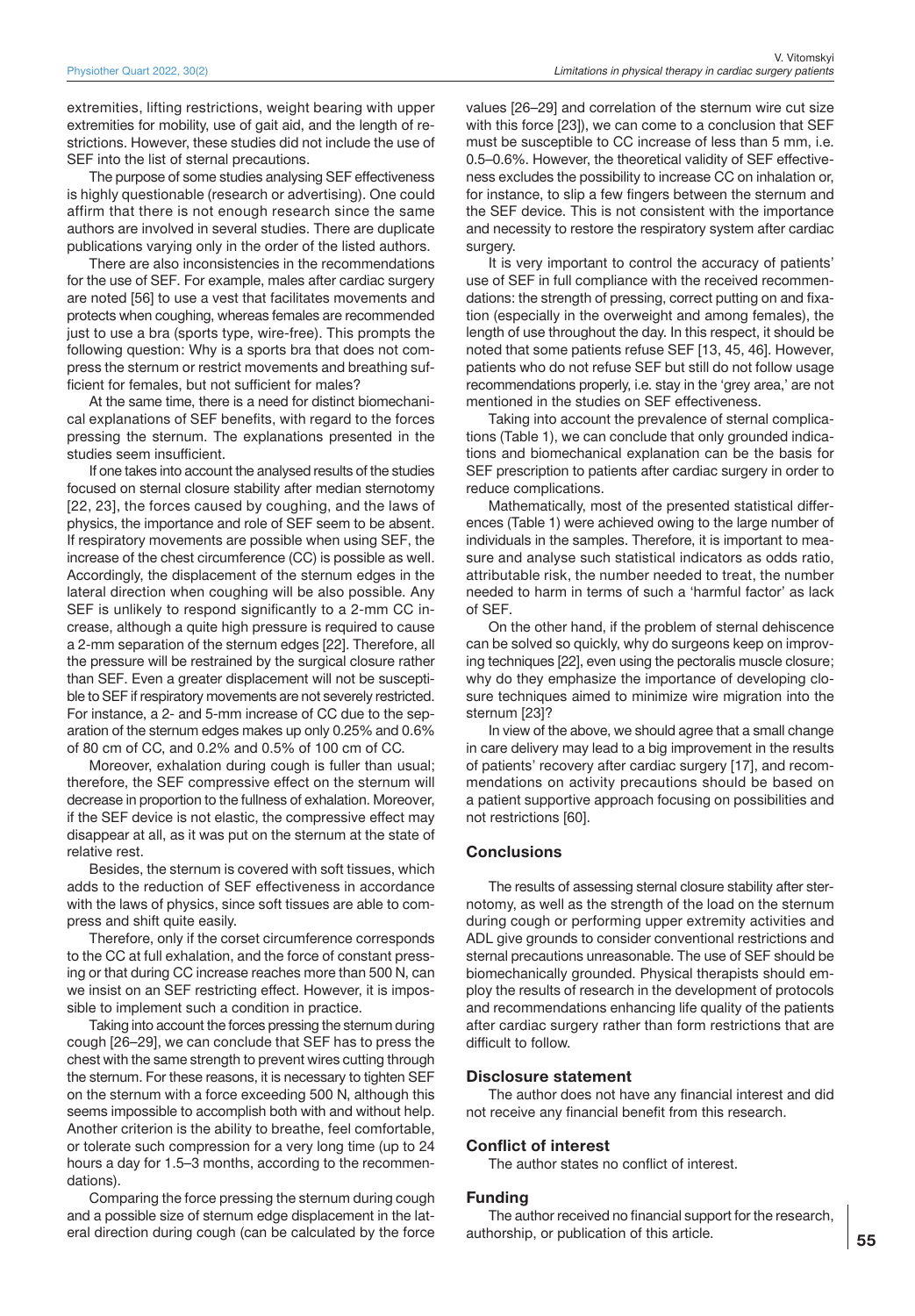## **References**

- 1. Balazh M, Kormiltsev V, Kostenko V, Vitomskyi V, Strohanov S, Sabadosh M, et al. Physical rehabilitation program of patients with ischemic heart disease with metabolic syndrome. J Phys Educ Sport. 2020;20(6):3528– 3535; doi: 10.7752/jpes.2020.06476.
- 2. Vitomskyi V, Balazh M, Vitomska M, Lazarieva O, Sokołowski D, Muszkieta R, et al. Effect of incentive spirometry and inspiratory muscle training on the formation of the therapeutic alliance between physical therapists and cardiac surgery patients. J Phys Educ Sport. 2021;21(4): 1929–1934; doi: 10.7752/jpes.2021.04245.
- 3. Vitomskiy V, Kormiltsev V, Hruzevych I, Salnykova S, Shevchuk Y, Yakusheva Y. Features of the physical development of children with functionally single heart ventricle as a basis of the physical rehabilitation technology after a hemodynamic correction. J Phys Educ Sport. 2018;18(Suppl. 1):421–424; doi: 10.7752/jpes.2018.s159.
- 4. Vitomskyi V. The impact of mobilization and other factors on pleural effusion in patients undergoing cardiac surgical procedures. J Phys Educ Sport. 2020;20(Suppl. 3): 2167–2173; doi: 10.7752/jpes.2020.s3291.
- 5. Vitomskyi V, Al-Hawamdeh K, Vitomska M, Lazarieva O, Haidai O. The effect of incentive spirometry on pulmonary function recovery and satisfaction with physical therapy of cardiac surgery patients. Adv Rehabil. 2021; 35(1):9–16; doi: 10.5114/areh.2020.102020.
- 6. Vitomskyi V, Balazh M, Vitomska M, Martseniuk I, Lazarieva O. Assessment of the relationship between therapeutic alliance and pulmonary function recovery in cardiac surgery patients undergoing physical therapy. Sport Mont. 2021;19(S2):165–169; doi: 10.26773/smj.210928.
- 7. Balachandran S, Lee A, Royse A, Denehy L, El-Ansary D. Upper limb exercise prescription following cardiac surgery via median sternotomy: a web survey. J Cardiopulm Rehabil Prev. 2014;34(6):390–395; doi: 10.1097/HCR. 0000000000000053.
- 8. Westerdahl E, Möller M. Physiotherapy-supervised mobilization and exercise following cardiac surgery: a national questionnaire survey in Sweden. J Cardiothorac Surg. 2010;5:67; doi: 10.1186/1749-8090-5-67.
- 9. Lomi C, Westerdahl E. Physical therapy treatment after cardiac surgery: a national survey of practice in Greece. J Clin Exp Cardiolog. 2013;S7:004; doi: 10.4172/2155- 9880.S7-004.
- 10. Reeve J, Ewan S. The physiotherapy management of the coronary artery bypass graft patient: a survey of current practice throughout the United Kingdom. J Assoc Chart Physiother Respir Care. 2005;37:35–45.
- 11. Overend TJ, Anderson CM, Jackson J, Lucy SD, Prendergast M, Sinclair S. Physical therapy management for adult patients undergoing cardiac surgery: a Canadian practice survey. Physiother Can. 2010;62(3):215–221; doi: 10.3138/physio.62.3.215.
- 12. Celik S, Kirbas A, Gurer O, Yildiz Y, Isik O. Sternal dehiscence in patients with moderate and severe chronic obstructive pulmonary disease undergoing cardiac surgery: the value of supportive thorax vests. J Thorac Cardiovasc Surg. 2011;141(6):1398–1402; doi: 10.1016/j. jtcvs.2011.01.042.
- 13. Gorlitzer M, Folkmann S, Meinhart J, Poslussny P, Thalmann M, Weiss G, et al. A newly designed thorax support vest prevents sternum instability after median sternotomy. Eur J Cardiothorac Surg. 2009;36(2):335–339; doi: 10.1016/j.ejcts.2009.01.038.
- 14. Vitomskyi VV. Theoretical model of sternum external fixation functioning in physical therapy of patients following cardiac surgery via sternotomy. Art Med. 2020;3(15): 203–209; doi: 10.21802/artm.2020.3.15.203.
- 15. LaPier TK, Wintz G, Holmes W, Cartmell E, Hartl S, Kostoff N, et al. Analysis of activities of daily living performance in patients recovering from coronary artery bypass surgery. Phys Occup Ther Geriatr. 2008;27(1):16– 35; doi: 10.1080/02703180802206215.
- 16. Balachandran S, Denehy L, Lee A, Royse C, Royse A, El-Ansary D. Motion at the sternal edges during upper limb and trunk tasks in-vivo as measured by real-time ultrasound following cardiac surgery: a three-month prospective, observational study. Heart Lung Circ. 2019; 28(8):1283–1291; doi: 10.1016/j.hlc.2018.05.195.
- 17. Parker RD, Adams J. Activity restrictions and recovery after open chest surgery: understanding the patient's perspective. Proc (Bayl Univ Med Cent). 2008;21(4): 421–425; doi: 10.1080/08998280.2008.11928442.
- 18. Székely A, Balog P, Benkö E, Breuer T, Székely J, Kertai MD, et al. Anxiety predicts mortality and morbidity after coronary artery and valve surgery – a 4-year followup study. Psychosom Med. 2007;69(7):625–631; doi: 10.1097/PSY.0b013e31814b8c0f.
- 19. Blumenthal JA, Lett HS, Babyak MA, White W, Smith PK, Mark DB, et al. Depression as a risk factor for mortality after coronary artery bypass surgery. Lancet. 2003;362 (9384):604–609; doi: 10.1016/S0140-6736(03)14190-6.
- 20. Tuyl LJ, Mackney JH, Johnston CL. Management of sternal precautions following median sternotomy by physical therapists in Australia: a web-based survey. Phys Ther. 2012;92(1):83–97; doi: 10.2522/ptj.20100373.
- 21. Ge W, Sfara A, Hians B. Sternal skin strain during shoulder movements and upper extremity activities. Physiotherapy. 2015;101(Suppl. 1):449–450; doi: 10.1016/j. physio.2015.03.3232.
- 22. McGregor WE, Trumble DR, Magovern JA. Mechanical analysis of midline sternotomy wound closure. J Thorac Cardiovasc Surg. 1999;117(6):1144–1150; doi: 10.1016/ s0022-5223(99)70251-5.
- 23. Cheng W, Cameron DE, Warden KE, Fonger JD, Gott VL. Biomechanical study of sternal closure techniques. Ann Thorac Surg. 1993;55(3):737–740; doi: 10.1016/ 0003-4975(93)90285-p.
- 24. Parker R, Adams JL, Ogola G, McBrayer D, Hubbard JM, McCullough TL, et al. Current activity guidelines for CABG patients are too restrictive: comparison of the forces exerted on the median sternotomy during a cough vs. lifting activities combined with Valsalva maneuver. Thorac Cardiovasc Surg. 2008;56(4):190–194; doi: 10.1055/s-2008-1038470.
- 25. Smith JA, Aliverti A, Quaranta M, McGuinness K, Kelsall A, Earis J, et al. Chest wall dynamics during voluntary and induced cough in healthy volunteers. J Physiol. 2012; 590(3):563–574; doi: 10.1113/jphysiol.2011.213157.
- 26. Casha AR, Yang L, Cooper GJ. Measurement of chest wall forces on coughing with the use of human cadavers. J Thorac Cardiovasc Surg. 1999;118(6):1157–1158; doi: 10.1016/S0022-5223(99)70129-7.
- 27. Pai S, Dunn RM, Babbitt R, Strom HM, Lalikos JF, Pins GD, et al. Characterization of forces on the sternal midline following median sternotomy in a porcine model. J Biomech Eng. 2008;130(5):051004; doi: 10.1115/1. 2948401.
- 28. Trumble DR, McGregor WE, Magovern JA. Validation of a bone analog model for studies of sternal closure. Ann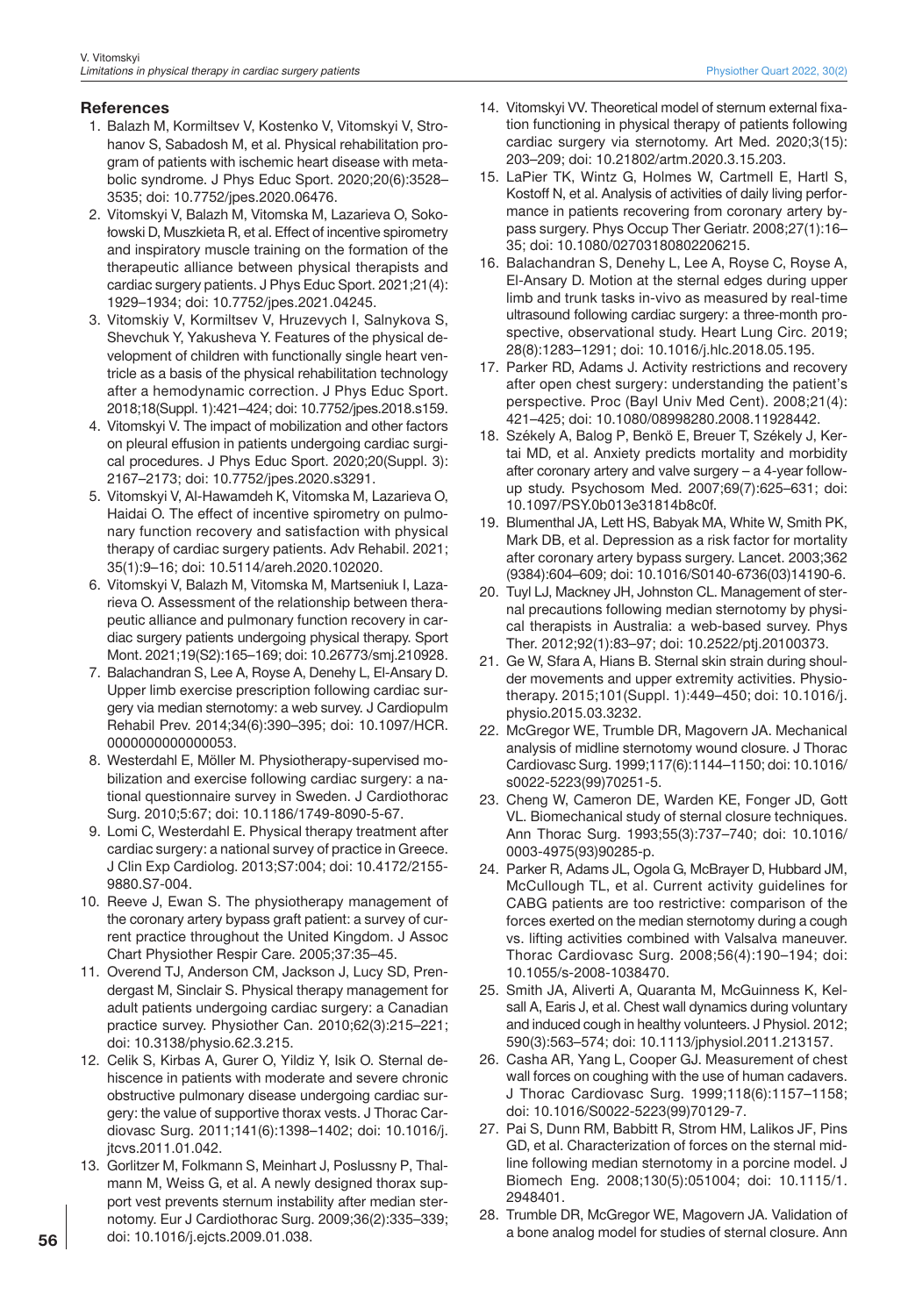Thorac Surg. 2002;74(3):739–744; doi: 10.1016/s0003- 4975(02)03699-8.

- 29. Dasika UK, Trumble DR, Magovern JA. Lower sternal reinforcement improves the stability of sternal closure. Ann Thorac Surg. 2003;75(5):1618–1621; doi: 10.1016/ s0003-4975(02)04988-3.
- 30. El-Ansary D, Waddington G, Adams R. Relationship between pain and upper limb movement in patients with chronic sternal instability following cardiac surgery. Physiother Theory Pract. 2007;23(5):273–280; doi: 10.1080/09593980701209402.
- 31. Irion GL, Gamble J, Harmon C, Jones E, Vaccarella A. Effects of upper extremity movements on sternal skin stress. J Acute Care Phys Ther. 2013;4(1):34–40; doi: 10.1097/01592394-201304010-00006.
- 32. Wang C, Goel R, Noun M, Ghanta RK, Najafi B. Wearable sensor-based digital biomarker to estimate chest expansion during sit-to-stand transitions – a practical tool to improve sternal precautions in patients undergoing median sternotomy. IEEE Trans Neural Syst Rehabil Eng. 2020;28(1):165–173; doi: 10.1109/TNSRE. 2019.2952076.
- 33. LaPier A, Cleary K. Feedback training improves accuracy of estimating upper extremity weight bearing during functional tasks: implications after open heart surgery. Int J Physiother Res. 2019;7(4):3163–3172; doi: 10.16965/ ijpr.2019.151.
- 34. Swanson LB, LaPier TK. Upper extremity forces generated during activities of daily living: implications for patients following sternotomy. J Acute Care Phys Ther. 2014;5(2):70–76; doi: 10.1097/01.JAT.0000453141.394 18.fb.
- 35. LaPier T, Christensen T, Goff B, Swanson L. Upper extremity forces generated during instrumental activities of daily living: implications for patients following sternotomy. Cardiopulm Phys Ther J. 2013;24(4):42.
- 36. Balachandran S, Lee A, Denehy L, Lin K-Y, Royse A, Royse C, et al. Risk factors for sternal complications after cardiac operations: a systematic review. Ann Thorac Surg. 2016;102(6):2109–2117; doi: 10.1016/j.athoracsur.2016.05.047.
- 37. Kang YA, Bae SJ, Song CE. Relationship between lateral position change and sternal complications after cardiac surgery through median sternotomy [in Korean]. J Korean Crit Care Nurs. 2016;9(1):66–76.
- 38. Sajja LR. Strategies to reduce deep sternal wound infection after bilateral internal mammary artery grafting. Int J Surg. 2015;16(Pt B):171–178; doi: 10.1016/j.ijsu. 2014.11.017.
- 39. Lemaignen A, Birgand G, Ghodhbane W, Alkhoder S, Lolom I, Belorgey S, et al. Sternal wound infection after cardiac surgery: incidence and risk factors according to clinical presentation. Clin Microbiol Infect. 2015;21(7): 674.e11–e18; doi: 10.1016/j.cmi.2015.03.025.
- 40. Losanoff JE, Richman BW, Jones JW. Risk analysis of deep sternal wound infection and mediastinitis in cardiac surgery. Thorac Cardiovasc Surg. 2002;50(6):385; doi: 10.1055/s-2002-35738.
- 41. Gummert JF, Barten MJ, Hans C, Kluge M, Doll N, Walther T, et al. Mediastinitis and cardiac surgery – an updated risk factor analysis in 10,373 consecutive adult patients. Thorac Cardiovasc Surg. 2002;50(2):87–91; doi: 10.1055/s-2002-26691.
- 42. Losanoff JE, Jones JW, Richman BW. Primary closure of median sternotomy: techniques and principles. Cardiovasc Surg. 2002;10(2):102–110; doi: 10.1016/s0967- 2109(01)00128-4.
- 43. Losanoff JE, Richman BW, Jones JW. Disruption and infection of median sternotomy: a comprehensive review. Eur J Cardiothorac Surg. 2002;21(5):831–839; doi: 10.1016/s1010-7940(02)00124-0.
- 44. Filsoufi F, Castillo JG, Rahmanian PB, Broumand SR, Silvay G, Carpentier A, et al. Epidemiology of deep sternal wound infection in cardiac surgery. J Cardiothorac Vasc Anesth. 2009;23(4):488–494; doi: 10.1053/j.jvca. 2009.02.007.
- 45. Gorlitzer M, Wagner F, Pfeiffer S, Folkmann S, Meinhart J, Fischlein T, et al. A prospective randomized multicenter trial shows improvement of sternum related complications in cardiac surgery with the Posthorax support vest. Interact Cardiovasc Thorac Surg. 2010;10(5):714– 718; doi: 10.1510/icvts.2009.223305.
- 46. Gorlitzer M, Wagner F, Pfeiffer S, Folkmann S, Meinhart J, Fischlein T, et al. Prevention of sternal wound complications after sternotomy: results of a large prospective randomized multicentre trial. Interact Cardiovasc Thorac Surg. 2013;17(3):515–522; doi: 10.1093/icvts/ ivt240.
- 47. Wagner FM, Gorlitzer M, Folkmann S, Thalmann M, Grabenwoeger M, Reichenspurner H. A newly designed thorax support vest prevents sternum instability after median sternotomy. Thorac Cardiovasc Surg. 2009;56: V70; doi: 10.1055/s-0029-1191400.
- 48. Alhalawani AMF, Towler MR. A review of sternal closure techniques. J Biomater Appl. 2013;28(4):483–497; doi: 10.1177/0885328213495426.
- 49. Tewarie LS, Menon AK, Hatam N, Amerini A, Moza AK, Autschbach R, et al. Prevention of sternal dehiscence with the sternum external fixation (Stern-E-Fix) corset – a randomized trial in 750 patients. J Cardiothorac Surg. 2012;7:85; doi: 10.1186/1749-8090-7-85.
- 50. Selten K, Zayat R, Tewarie SL, Autschbach R. Prevention of sternal wound infections with the sternum external fixation (Stern-E-Fix) corset in women. Thorac Cardiovasc Surg. 2019;67(S 01):1–100; doi: 10.1055/s-00 39-1678908.
- 51. Stoodley L, Lillington L, Ansryan L, Ota R, Caluya J, Camello E, et al. Sternal wound care to prevent infections in adult cardiac surgery patients. Criti Care Nurs Q. 2012; 35(1):76–84; doi: 10.1097/CNQ.0b013e31823b1e5f.
- 52. Naismith C, Street A. Introducing the Cardibra: a randomised pilot study of a purpose designed support bra for women having cardiac surgery. Eur J Cardiovasc Nurs. 2005;4(3):220–226; doi: 10.1016/j.ejcnurse.2005. 03.008.
- 53. Tsang W, Modi A, Ahmed I, Ohri SK. Do external support devices reduce sternal wound complications after cardiac surgery? Interact Cardiovasc Thorac Surg. 2016; 23(6):957–961; doi: 10.1093/icvts/ivw270.
- 54. Šimek M, Molitor M, Kaláb M, Tobbia P, Lonsky V. Current challenges in the treatment of deep sternal wound infection following cardiac surgery. In: Aronow WS (ed.), Artery bypass. London: IntechOpen; 2013. Available from: https://www.intechopen.com/chapters/43520.
- 55. Vos RJ, Van Putte BP, Kloppenburg GTL. Prevention of deep sternal wound infection in cardiac surgery: a literature review. J Hosp Infect. 2018;100(4):411–420; doi: 10.1016/j.jhin.2018.05.026.
- 56. Fosch NC, Abelló AV. Information for patients undergoing cardiac surgery [in Spanish]. 2017. Available from: https://www.enfermeriaencardiologia.com/wp-content/uploads/informacion-paciente-intervenido-cirugia-cardiaca.pdf.